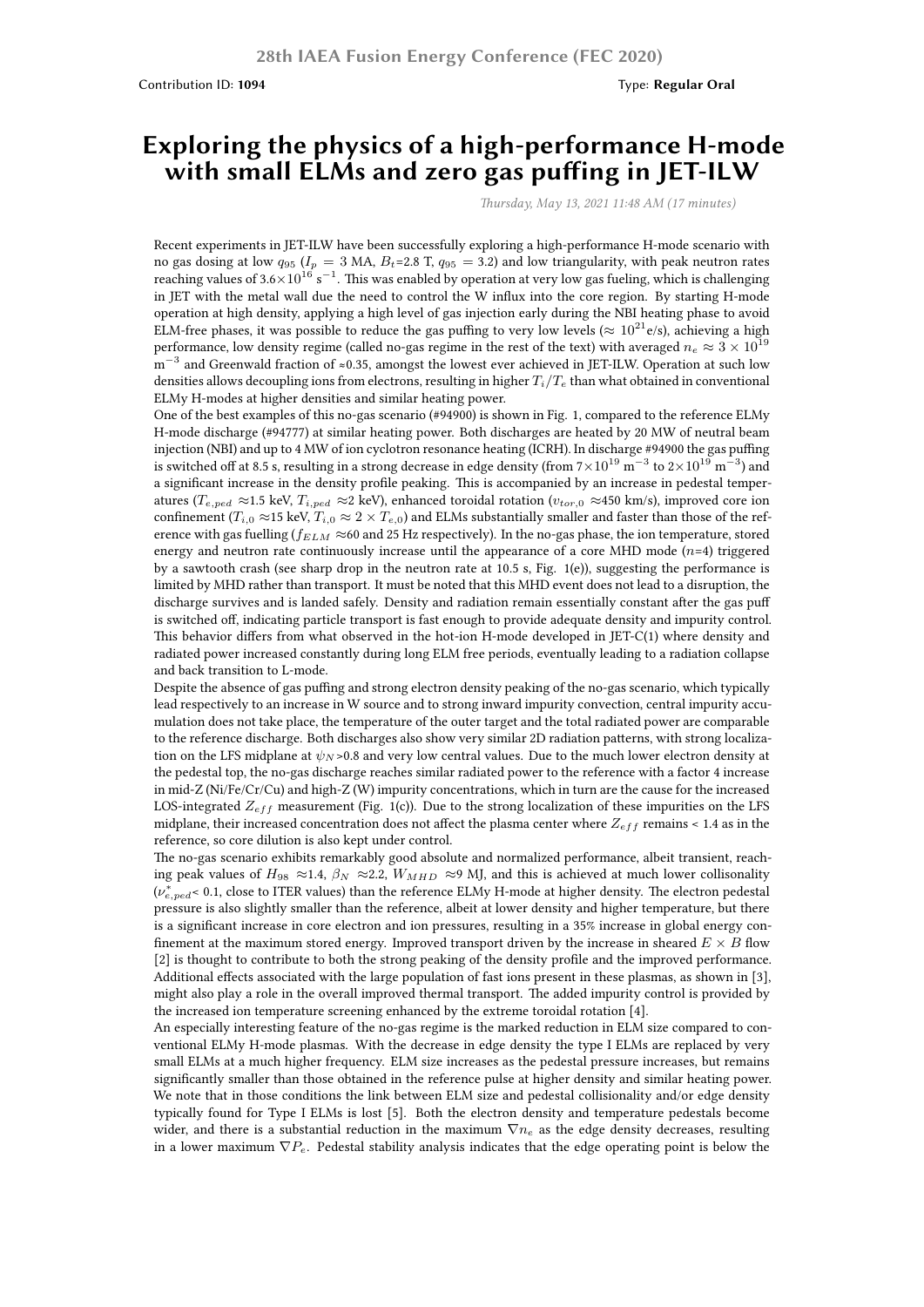peeling-ballooning boundary, which might explain the absence of large type I ELMs. The underlying physics mechanisms responsible of the onset of these small ELMs are still a matter of ongoing investigation. The new no-gas H-mode regime recently demonstrated in JET-ILW provides a valuable opportunity to study the confinement properties and ELM dynamics of high temperature plasmas with temperature and density profiles substantially different from those obtained in the conventional scenarios. With the aim of improving our understanding and increasing the accuracy of extrapolations for ITER, this scenario allows validating existing transport models and investigating the role of different physics mechanism involved in the observed improved energy confinement and impurity control.



Figure 1: Comparison of a no-gas H-mode discharge (#94900) with a type I ELMy H-mode reference (#94777) with gas dosing during the main heating phase ( $Ip=3$  MA,  $q_{95}=3.2$ , low  $\delta$ ,  $P_{NB}I=22$  MW,  $P_{ICRH}$ =4 MW)

## **ACKNOWLEDGEMENTS**

This work has been carried out within the framework of the EUROfusion Consortium and has received funding from the EURATOM research program 2014-2018 under grant agreement No. 633053. The views and opinions expressed herein do not necessarily reflect those of the European Commission. This research was supported in part by grant FIS2017-85252-R of the Spanish Research Agency, including ERDF-European Union funding. **References**

- 1. The JET team, Plasma Phys. Control. Fusion 37 (1995), p. A35
- 2. J. Garcia et al., Plasma Phys. and Control. Fusion 61 (2019) 104002
- 3. J. Garcia et al., Nucl. Fusion 55 (2015) 053007
- 4. C. Angioni et al., Physics of Plasmas 22 (2015) 055902
- 5. A. Loarte et al., Plasma Phys. and Control. Fusion 45 (2003) 1549-1569

## **Affiliation**

Laboratorio Nacional de Fusión, CIEMAT, 28040, Madrid, Spain

## **Country or International Organization**

Spain

**Primary authors:** DE LA LUNA, Elena (Laboratorio Nacional de Fusión, CIEMAT, 28040, Madrid, Spain); SER-TOLI, Marco (CCFE, Culham Science Centre, Abingdon, OX14 3DB, UK); GARCIA, Jeronimo (CEA IRFM, F-13108 Saint Paul-lez-Durance, France); GARZOTTI, Luca (CCFE, Culham Science Centre, Abingdon, OX14 3DB, UK); AU-RIEMMA, Fulvio (Consorzio RFX, I-35127 Padova, Italy); CASSON, Francis (CCFE, Culham Science Centre, Abingdon, OX14 3DB, UK); DELABIE, Ephrem (Oak Ridge National Laboratory, Oak Ridge, TN 37831, USA); FRASSINETTI,